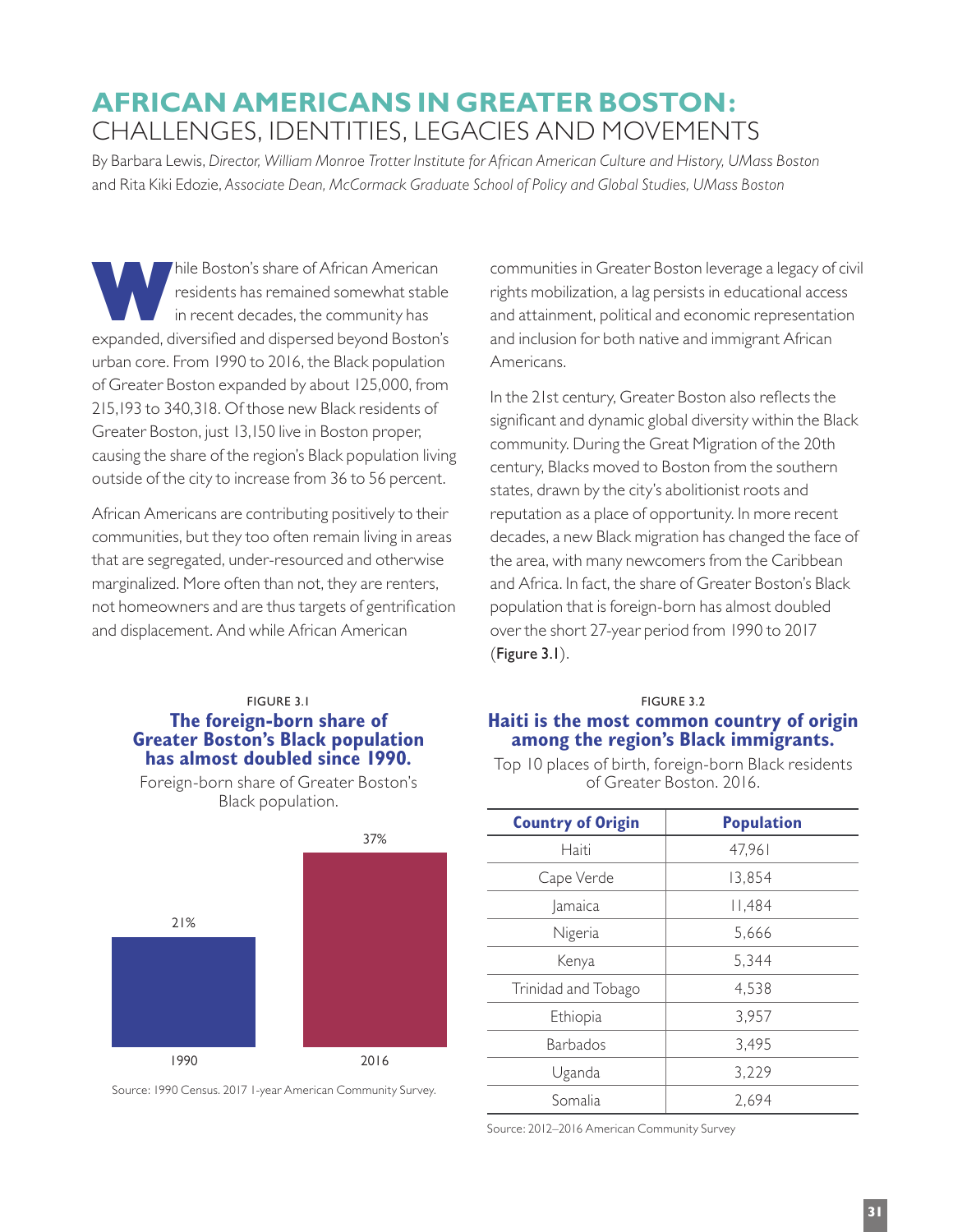Greater Boston has become a destination for a growing number of Haitians, with Boston's 75,600-strong Haitian population (U.S.- and foreign-born) making up close to 9 percent of all Haitians living in the United States. In fact, Massachusetts overall has the third largest Haitian population of any U.S. state. Immigrants from the African continent are also adding to the diversity of the Black community in Greater Boston (Figure 3.2). The largest and longest-standing African immigrant community in the area is Cape Verdeans, who began arriving in the 1800s to work in the whaling industry (*City of Boston, 2016*), with their numbers increasing in 1965 and again in 1975 after the island nation gained independence. Massachusetts has the single largest Cape Verdean population of any U.S. state.

Socioeconomic data demonstrate the growing diversity across the region's most common African American ancestries, U.S. and foreign-born alike. Black residents who identify with longstanding "African American" ancestry tend to have incomes and educational attainment near the average for the Black community overall. However, Spanish-speaking Black subpopulations and those with African origins tend to have very divergent education and income levels. Black Puerto Ricans and Dominicans have the lowest levels of education and the lowest incomes, while Blacks of Kenyan and Nigerian descent have the highest levels of education and income (Figure 3.3). In fact, Nigerian immigrants' average levels of education surpass those of whites and Asians in several U.S. cities, including Boston *(Migration Policy Institute, 2015)*.

It's helpful to note here that a small subset of U.S. born people who identify their race as Black or African American do not also identify either with "African American ancestry" or an ancestry associated with another country (e.g., Jamaica or Nigeria). These people are represented by the small "Black" circle in the chart on the following page.

In addition to often being highly educated, people with African ancestry in the United States include a high percentage of entrepreneurs, with an attendant ability to keep dollars in their communities. According to Andrew McCaskill of the Nielsen research organization, "[The Black immigrants] are creating jobs in their communities, they're buying products from their community's entrepreneurs. There typically is a culture of recycling dollars, which contributes greatly to the rising fortunes (*Tisdale, 2015*)." This is certainly true for Cape Verdeans and Haitians in Boston. For example, Haitians are creating a new class of homeowners and landlords that are providing renters in the Black community a low-cost alternative to public housing *(Jackson, 2007; Jackson, 2011)*.

Foreign-born Blacks make significant economic contributions to the region. The total value of Haitian and Cape Verdean (the two largest Black foreignborn groups) economic contributions, estimated by a Regional Economic Model that calculated the value of goods and services consumed on each dollar spent, demonstrate that these communities generated total expenditures of \$137 million in 2014 in Boston, contributing over \$82 million to the regional product, and generated \$4.5 million in state and local taxes. These expenditures supported 590 jobs in the Massachusetts economy *(City of Boston, 2016)*.

For generations, U.S.-born Blacks have had to battle against institutional racism, such as in predatory lending, which some more recent immigrant groups have not experienced to the same degree. It remains an open question whether the same socioeconomic and psychological disadvantages will hamper Black immigrant achievement in the long term.

On the whole African Americans in Greater Boston have lower household income than that of the region overall. However, cities and neighborhoods with relatively high densities of African American residents have smaller income disparities than neighboring communities. Even still, these areas also tend to have comparatively lower incomes. The largest income gap between Black households and the total population occurs at the regional level, where median household income for all households in Greater Boston is nearly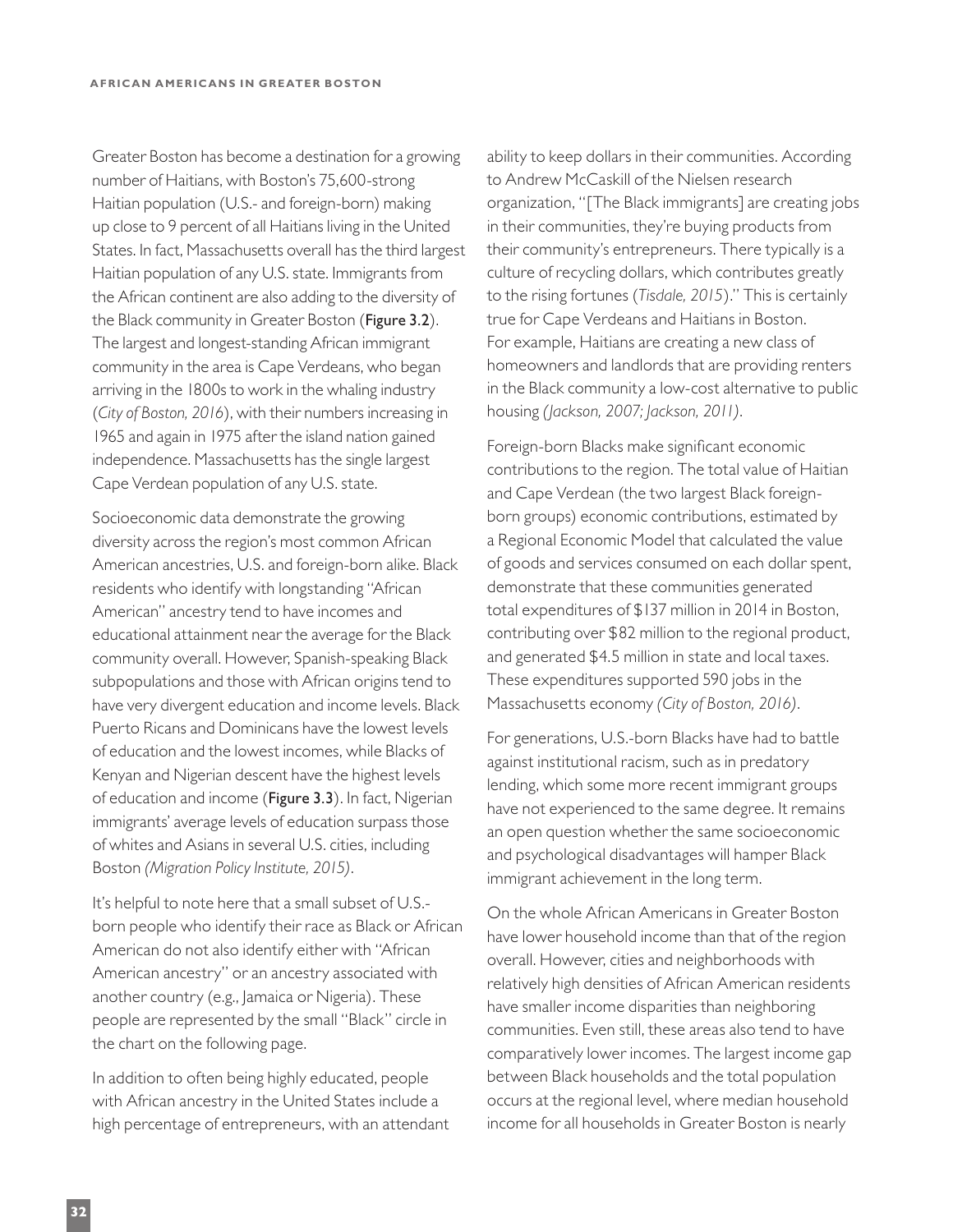



Source: 2013-2017 American Community Survey

\$80,000, compared with just \$46,412 among Black households. Income disparities also track alongside homeownership and residential trends.

In Greater Boston, the African American homeownership rate is half the overall homeownership rate (30 percent versus 64 percent for the region); however, much like household income, there are smaller gaps between Black homeownership rates and total homeownership rates in communities with a higher

concentration of African American residents. As noted in the Regional Analysis section of this report, racial discrimination in homeownership and wealth-building programs may not be policy, but old biases remain in housing and in other systems. The Massachusetts Community and Banking Council (MCBC) 2017 annual report on home lending by race in Massachusetts found much higher home loan denial rates in Greater Boston in 2017 for African Americans and Latinos than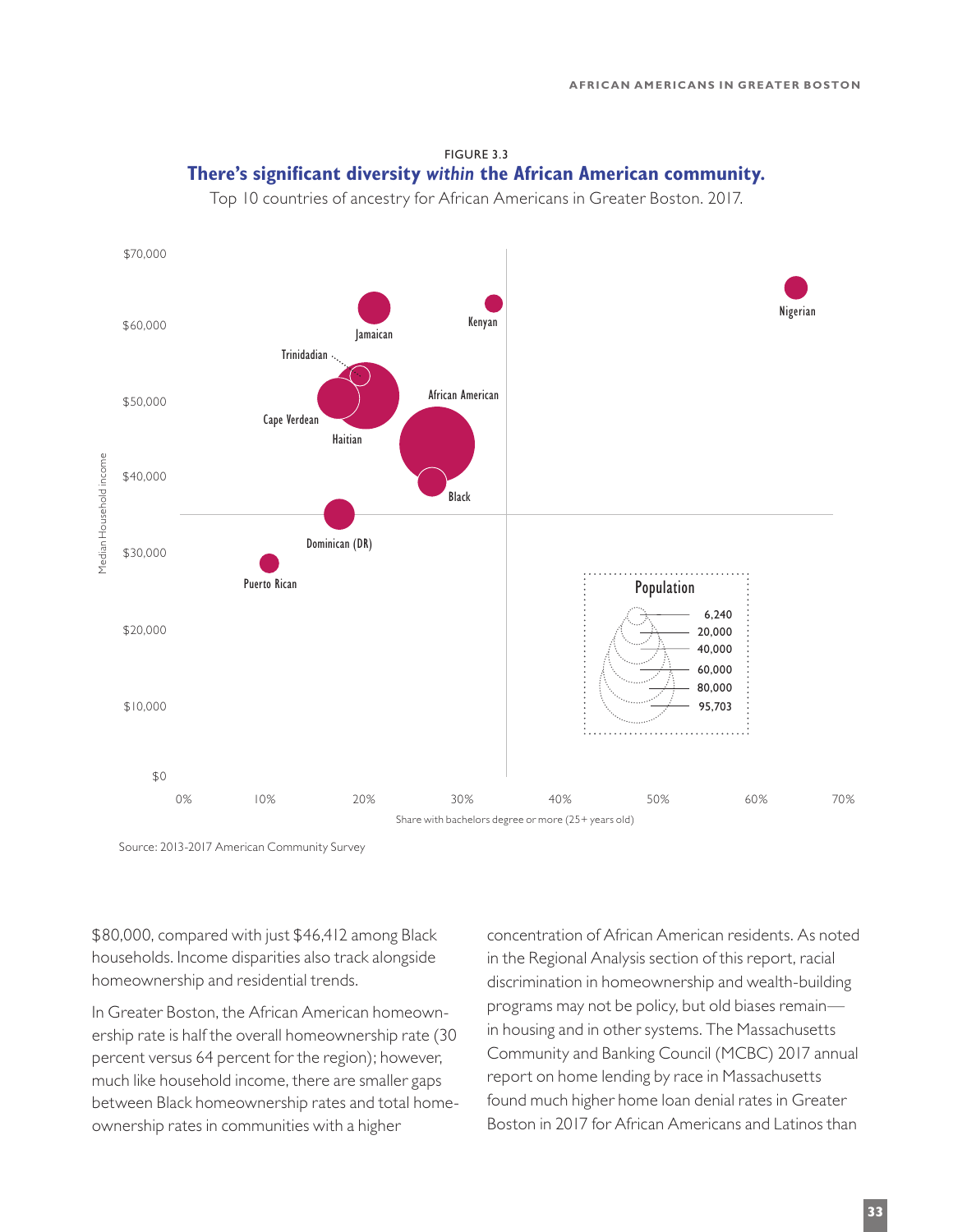for whites. These gaps remain even when looking just at applicants of similar income levels: "Denial rates for applicants with incomes between \$101,000 and \$125,000 were 10.2 percent for Blacks, 7.4 percent for Latinos, and 3.7 percent for whites" *(Campen, 2018: iii).*

They also find a high concentration of home loans granted to Black and Latino buyers in just a few select Massachusetts cities and towns. Brockton is perhaps the most striking community highlighted in the report, accounting for 18.4 percent of all home loans to Black borrowers statewide, even though Brockton accounts for just 1.7 percent of total statewide loans. This data confirms what we've observed on the ground: an emerging cluster of African American families south of Boston, moving there to find affordable home ownership opportunities.

A historically disenfranchised community, African Americans in Greater Boston do not enjoy the same levels of political or civic representation as their white neighbors do. A December 2017 fivepart series on race in Boston by the *Boston Globe*'s Spotlight Team noted just this—unlike sizeable Black populations in comparable cities, Blacks have not commanded significant economic and political power in Boston *(Wen et al., 2017)*. Until 2019, there were no Black faces among Massachusetts' congressional representatives until Ayanna Pressley surged forward to national prominence. The only African American to win election to statewide office since 1972 is former Governor Deval Patrick, who was reelected to a second term. Still, Boston has never had a Black mayor. In the private sector, just 1 percent of board members among Massachusetts' publicly traded companies are Black, and only two of 200 companies surveyed have Black chief executives. Most major law firms have few if any Black partners. Greater Boston has only one Black leader of a major union, and the powerful group of chief executives known as Massachusetts Competitive Partnership has no Black members *(Wen et al.)*.

Another important component of representation that is explored further in the subsequent sections is representation in education. Many Greater Boston schools have become increasingly diverse, paralleling population change; others are falling back into segregated patterns of the past. Lagging teacher diversity in Greater Boston unfortunately compounds a trend toward re-segregation in the region.

So far we have looked at regional trends among African American communities in Greater Boston. Next, through the following two sections, we examine how the themes of residential patterns, socioeconomic polarization and representation are playing out in Roxbury—the Boston neighborhood with the highest concentration of African Americans—and in Brockton—a city 25 miles south of Boston that has seen dramatic growth in its African American population since 1990.

# *Roxbury*

During the Civil Rights era, Roxbury became Boston's newest home for Black families, whether up from the South, from the Caribbean or from other countries and continents. As the 1960s gave rise to the Black Power and Black Arts Movements, Roxbury was recognized internationally as the residential heart of Boston's Black community, which had moved from the North End in the 17th and 18th centuries, to Beacon Hill in the 19th century, then to the South End in the first half of the 20th century. In 1950, 25 percent of Roxbury's population was Black, surrounded by a majority white community which included a substantial Jewish minority. Starting in the 1950s, whites, including the Jewish community, began a mass exodus to the suburbs and other Boston neighborhoods, with more Blacks moving in. By 1980, 79 percent of Roxbury's population identified as Black; that figure had declined to 53 percent by 2016 (Figure 3.4). Between 2010 and 2016, the white share of Roxbury's population increased modestly as the Black community declined to just over 50 percent of the neighborhood.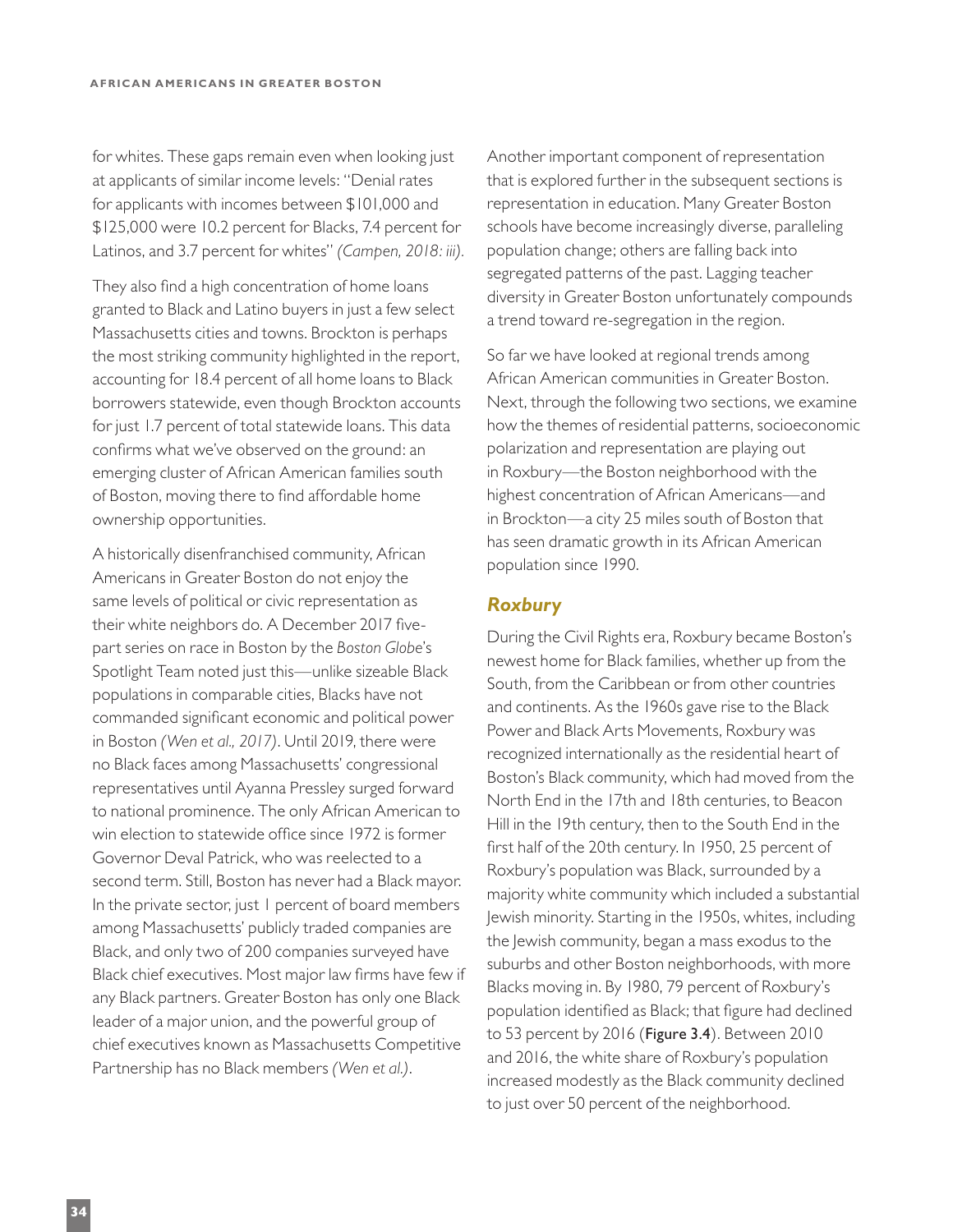# FIGURE 3.4 **While it's declined since 1990, the African American share of Roxbury's population remains above 50 percent.**

Population share by race and ethnicity. Roxbury neighborhood.



Note: "Other" includes "Two or More Races," which was not an option in Census 1990, "Some Other Race Alone," and "Native Hawaiian and Pacific Islander."

Source: U.S. Census 1990. 2012–2016 American Community Survey.

The neighborhood is increasingly foreign-born and 42 percent of Black residents are foreign-born. Cape Verdeans and Haitians constitute significant populations in Roxbury, accounting for 12 percent and 10 percent of the neighborhood's foreign-born, respectively. Of the Black immigrant population in Roxbury, 26 percent identify continental and coastal Africa as a place of birth (Figure 3.5).

#### **INCOME, HOUSING AND WEALTH CREATION**

In Roxbury, median household income is slightly higher among Black households than it is for the total Roxbury population. However, income generally is much lower in Roxbury than it is citywide. Income among Black households in Boston overall is more than \$10,000 higher than it is for Black households in Roxbury.

While home values in Boston increased 391 percent since 1996, the Boston neighborhood of Roxbury experienced disproportionately high growth in home values—on the order of 531 percent. Still, the average

## FIGURE 3.5 **Black immigrants to Roxbury come from all over the world.**

Share of Black foreign-born population, by continent and country of birth. Roxbury. 2016.

| <b>Country or Continent</b> | <b>Percent</b> |
|-----------------------------|----------------|
| Africa                      | 26%            |
| Nigeria                     | 3%             |
| Somalia                     | 3%             |
| Cape Verde                  | 12%            |
| Haiti                       | 10%            |
| Jamaica                     | 6%             |
| Trinidad and Tobago         | 5%             |
| West Indies                 | 7%             |

Source: 2012–2016 American Community Survey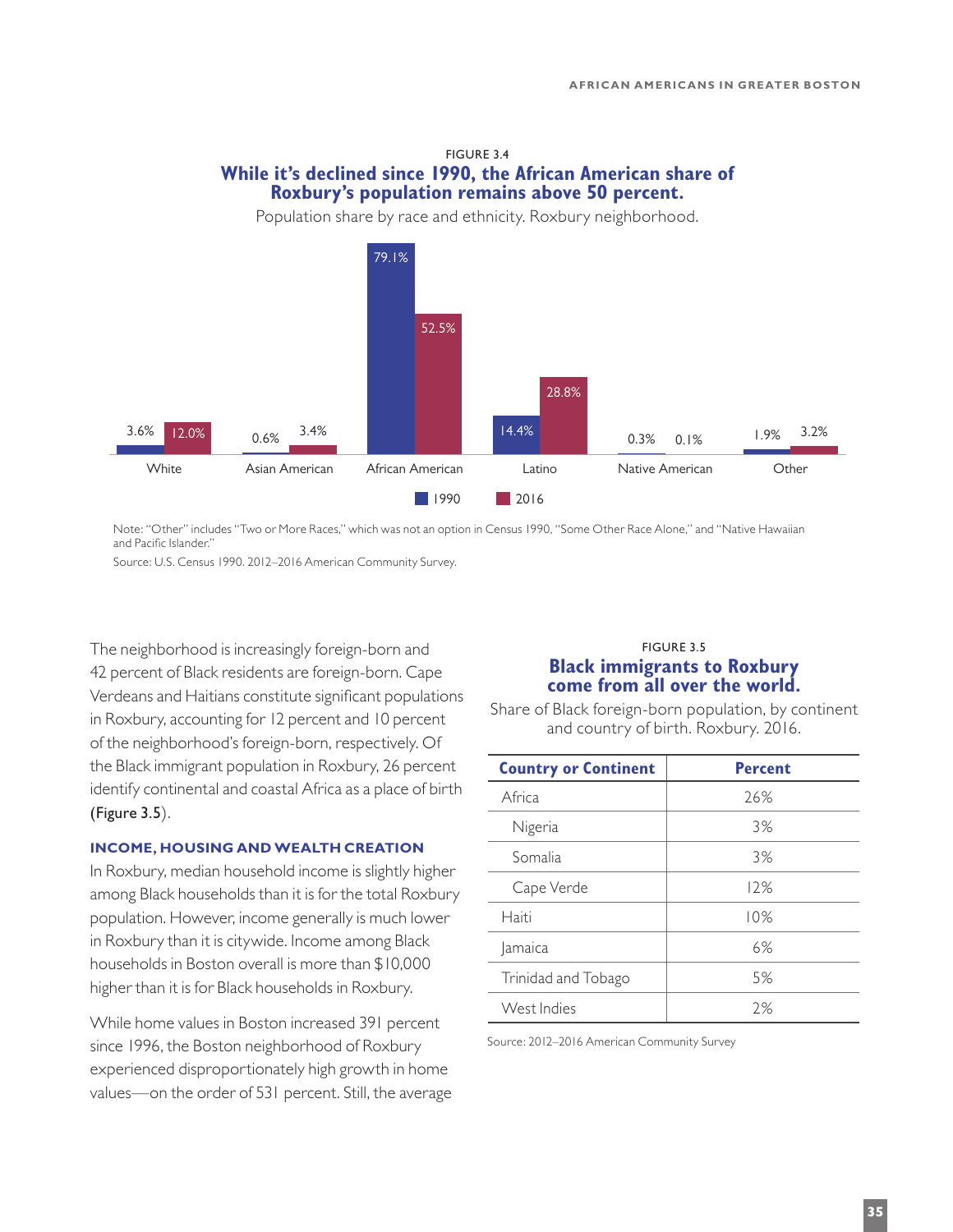cost of a home in Roxbury is about \$100,000 lower than the average citywide. According to a 2016 *Boston Magazine* report, the average price of a single-family home in Roxbury is about \$680,000 (more than double that in Brockton). Furthermore, Roxbury is particularly vulnerable to gentrification since some 81 percent of its residents are renters rather than homeowners *(Boston Planning and Development Agency, 2017)*.

#### **REPRESENTATION**

As noted, political representation by African Americans in Massachusetts is gaining ground, with Greater Boston leading the charge, exemplified most recently by the 2018 election of Boston City Councilor Ayanna Pressley as the first person of color to serve as a Massachusetts Congressperson. She represents a majority-minority district that includes Roxbury.

Currently, Roxbury has two Black women in the Massachusetts State House: African American Chynah Tyler, Boston native, elected in 2016; and Liz Miranda, first-generation Cape Verdean and lifelong Roxbury resident, elected in 2018. They joined the ranks of the Boston African Americans who have held seats in the legislature since the 1970s, including Doris Bunte (1973–1984), Shirley Owens-Hicks (1993–2006), Mel King (1973–1982) and William Owens (1973–1974, also a State Senator 1975–1982 and 1989–1992). Marie St. Fleur (1999–2011) was the first Haitian American woman to hold public office in Massachusetts. She was later joined in the House by Linda Dorcena Forry (2005–2013) who also represented South Boston the traditional Irish-American political stronghold—in the State Senate (2013–2018).

These are great strides, but the fact that we can list them all in this short space suggests a still curtailed political and economic influence. Despite this, African Americans actively participate in community politics, pushing for change in their communities. Roxbury's community-based political organizations articulate their goals in restorative justice campaigns addressing historic and contemporary effects of racism. For

example, the Nubian Square Coalition is working to have Dudley Station renamed Nubian Station, symbolically questioning the celebration of colonial-era slave owner Thomas Dudley to honor instead the Black and African culture and heritage of the community's residents *(Miller, 2018)*. Black representatives on Boston's City Council are also addressing socioeconomic challenges such as the impact of gentrification on Roxbury residents. City Councilor Kim Janey has proposed using the property tax from luxury buildings to "offset the cost of housing" in other areas of the city *(Tempera, 2018)* for Roxbury residents displaced by skyrocketing rent and housing costs.

Another key component of representation is in the educational sphere. Research has shown that students of color benefit from exposure to teachers of color (*Villegas and Irvine, 2010*). In Roxbury, however, students are not well represented by teachers who look like them or share their racial identity. These ratios must be understood against a backdrop of persistent educational disparity for Black students in Boston.

#### **EDUCATION**

According to the 2018 statistics provided by Niche, an educational research institute, Boston Public Schools where Roxbury residents typically attend—rank fourth in diversity in the Commonwealth of Massachusetts. The system serves 53,653 students in grades Pre-K and K–12, and has a student-teacher ratio of 14 to 1. Yet teacher-student diversity ratios in Boston show an 8.8 percentage point disparity, where there are 31.5 percent African American students and only 22.7 percent African American teachers.

Meanwhile, the shifting student population has gradually created more schools where the majority of the students are white; these majority-white schools are emerging in the same neighborhoods where they had existed before court-ordered desegregation in 1974 *(Hilliard and Williams, 2018; Vaznis, 2018)*. In 2016, the U.S. Attorney's office in Boston found that Boston Latin School (BLS), famed as "America's first public school" lacked sensitivity, sufficient seriousness and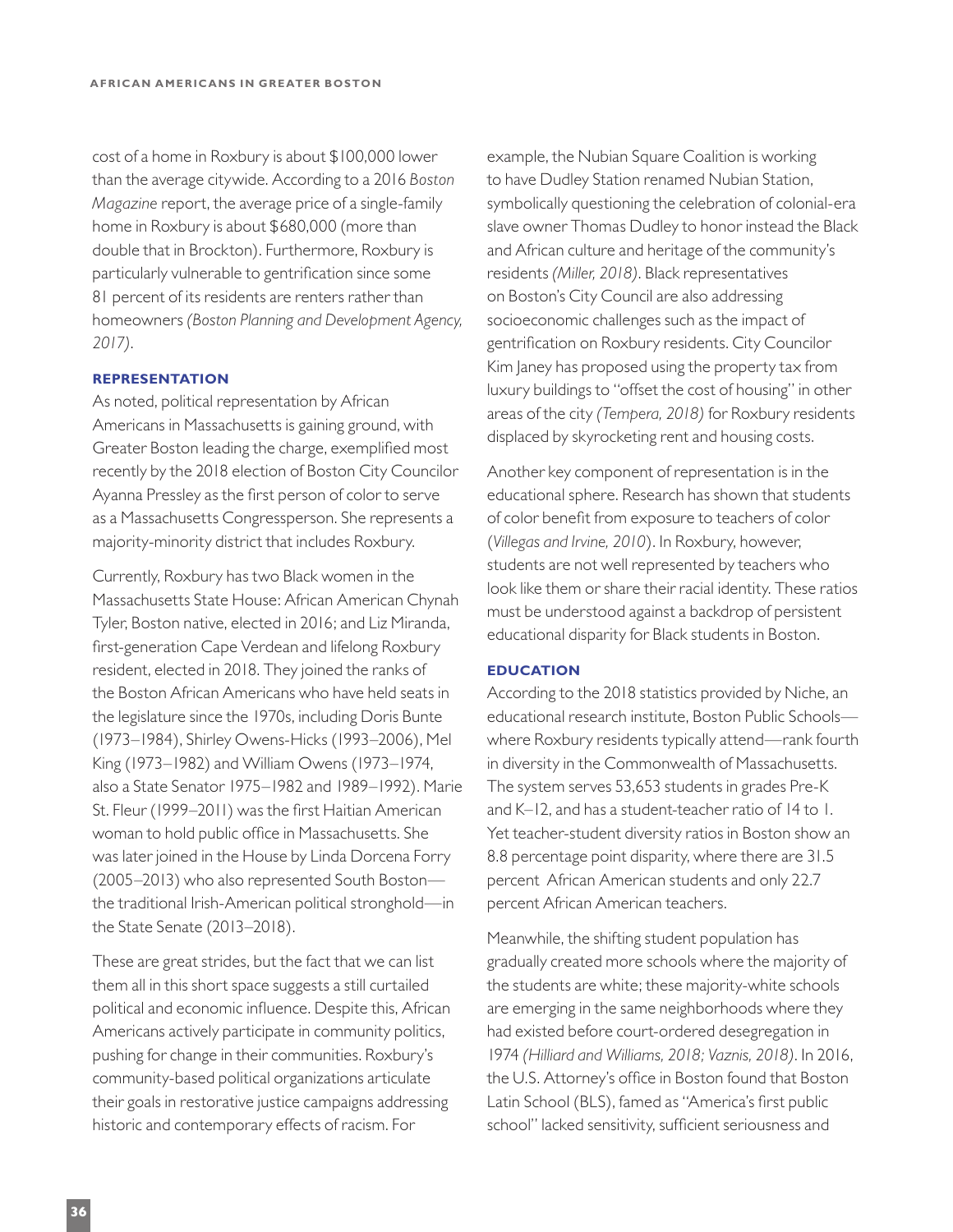paid inadequate attention to racial issues (*Boston Latin School, n.d.; Mosley, 2016*). The BLS case highlighted how racial diversity was sidelined in the Boston Public School system *(Kenworthy, 2016)*.

According to the 2011–2016 ACS data, white and African American people have similar rates of having high school degrees in Roxbury. However, African Americans have lower rates of bachelor's or higher degree attainment.

Boston must consider policy adjustments to address educational challenges as demographics change. For Roxbury in particular, that means asking how successful are schools in creating an environment where a growing diversity of students all feel accepted and appreciated? How successful are they at hiring teachers who will give their students the best chance for success? In what follows we explore some parallel and some divergent trends in the city of Brockton.

# *Brockton*

With 23 percent of its population being foreign-born around the time of its incorporation in 1881 (*U.S. Census Bureau, 1890*), Brockton has long been a place of settlement for immigrants. In contrast, its Black population has grown from very small beginnings. In 1900, there were only 600 African Americans in the city, and as recently as 1950, Brockton's population was only about 1 percent Black. By 1990, the Black community had grown to 12 percent, and by 2016 that figure had reached 40 percent (Figure 3.6). Blacks have had good reason to be attracted to Brockton—the city is close to jobs, has an excellent public bus system and offers relatively affordable housing, including rental stock, close to Boston (*Bluestone and Stevenson, 2000*). Since 1990, the white share of the population fell by almost half as the Black share more than tripled.

Foreign-born Black residents make up an increasingly large share of the African Americans and of the total population of Brockton—Brockton is now 27 percent foreign-born and 41 percent of Black residents are



FIGURE 3.6 **Brockton's African American population share has more than tripled since 1990.**

Note: "Other" includes "Two or More Races," which was not an option in Census 1990, "Some Other Race Alone," and "Native Hawaiian and Pacific Islander."

Source: U.S. Census 1990. 2012–2016 American Community Survey.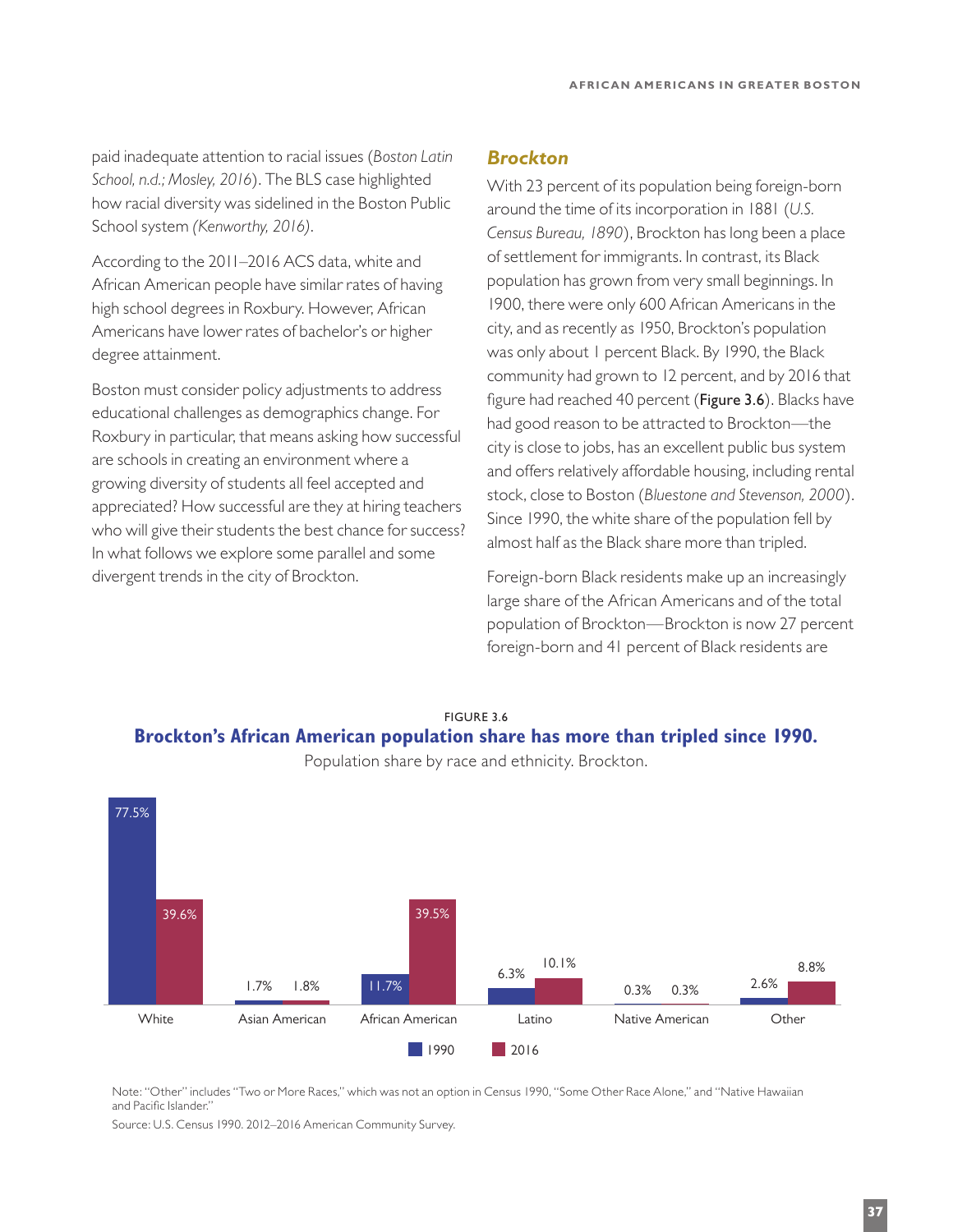foreign-born. Cape Verdeans and Haitians have made even more of an impact in Brockton than they have in Roxbury, with Cape Verdeans making up 37 percent of the foreign-born population today and Haitians 27 percent. Of the total immigrant population in Brockton, 43 percent (compared with 26 percent in Roxbury) identify Africa as a place of birth (Figure 3.7). Even amid such diversity, the Black community of Brockton is economically less advantaged relative to the city overall, as in Greater Boston.

## FIGURE 3.7 **Black immigrants to Brockton come predominantly from Africa.**

Share of Black foreign-born population, by continent and country of birth. Brockton. 2016.

| <b>Country or Continent</b> | <b>Percent</b> |
|-----------------------------|----------------|
| Africa                      | 43%            |
| Nigeria                     | 2%             |
| Cape Verde                  | 37%            |
| Haiti                       | 77%            |
| Jamaica                     | 7%             |
| Trinidad and Tobago         | 1%             |

Source: Extracted from Statistical Atlas, 2012–2016 American Community Survey.

## **INCOME, HOUSING AND WEALTH CREATION**

Compared with Boston or Greater Boston, the city of Brockton has a much smaller income disparity between African American households and the population overall. And yet, the economic disadvantage among African Americans in the region and in Brockton has a measurable impact on homeownership trends. This is captured both in the stories of those displaced from Boston to Brockton and the lower home ownership rate among Brockton's African Americans.

Naomi Cordova, a Roxbury resident, did not want to buy a home in Brockton, with its reputation for gang violence. But she ended up in the working-class city despite her job at a tech company in downtown Boston where she earned more than \$90,000 a year. With a home-buying budget of \$275,000, Brockton was the only real choice for Cordova, a 34-year-old

single mother of Puerto Rican and African American descent, who had limited options *(Johnson, 2017)*. Cordova's story demonstrates how gentrification unfolds along racial and ethnic lines, manifest in the Boston-Brockton artery.

Opportunities for wealth and income growth in Roxbury seem to be on the decline while Brockton becomes a new site of economic opportunity for displaced Blacks from Boston and for new Black immigrants. With a median home value of \$285,200, housing costs remain substantially lower in Brockton than the regional average at \$458,000. Home loans for Brockton are remarkable: 18.4 percent of all home loans to Black borrowers statewide are going to Brockton, even though Brockton accounts for just 1.7 percent of total statewide loans for all races *(Campen, 2018)*.

While in Greater Boston the Black homeownership rate is roughly half the overall homeownership rate, homeownership among African Americans in Brockton is double that of Roxbury and it's very close to the homeownership rate in Brockton for all races (Figure 3.8).

## FIGURE 3.8 **The African American homeownership rate in Brockton is close to the citywide average.**

Homeownership rate. Brockton. 2016.



Source: 2012–2016 American Community Survey.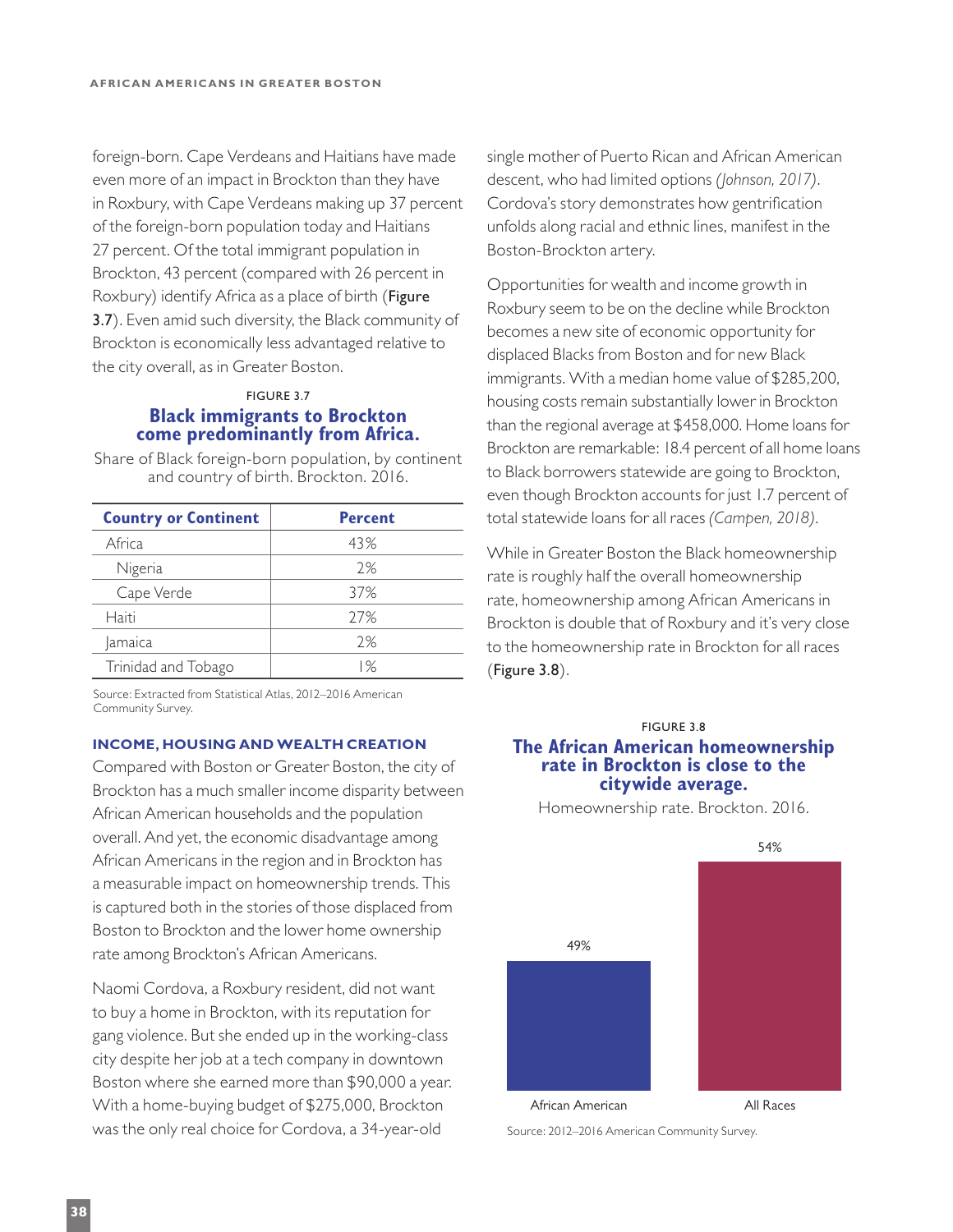## **REPRESENTATION**

Political representation has not yet caught up to Brockton's changing demographics, with whites holding 85 percent of the political seats. In 2010, Jass Stewart became the first person of color elected to the City Council. Since then, Brockton has elected a Cape Verdean and a Haitian councilor, as well as Councilor at Large Shaynah Barnes, elected in 2014, the first Black woman to win a council seat in Brockton. Barnes' mother had moved the family up from Alabama several decades before. Barnes had hoped to help change the City Council and unite the city. In 2013, she said:

"I think ... [the Council has] bred apathy and withdrawal. For instance, the Haitian community is very close-knit. They're doing things for their own. But everything is kind of separate. Cape Verdeans as well. They have their own way of… helping one another… the meshing hasn't happened. I'm not in either of those communities, I'm just speculating, but I can see how someone can say, I don't really see [the Council] doing anything that I really want to happen. I'm going to do it for my own community" *(Barnes, 2013)*.

But in 2017, Barnes stepped down, noting that the Brockton City Council hasn't kept pace with the increasingly diverse city for decades.

Despite historically limited access and political representation, African heritage activists in Brockton are organizing for more inclusion, voice and representation. Consequently, white elected officials are aware of and sensitive to the imbalance. In her dissertation research on the political incorporation of immigrants, Victoria Show interviewed Cape Verdeans in Brockton. Respondents noted that "[t]he new immigrants are not part of the story Brockton tells about who it is," and that "the European immigrants of the 19th and early 20th centuries were still seen as the real Brocktonians," exemplified by the city's fixation on the boxer Rocky Marciano as the city's favorite son *(Show, 2016)*. Nevertheless, Black immigrants are asserting their presence by forging community

coalitions among ethnic groups to influence Brockton politics. In 2009, a collaboration between Haitians and Cape Verdeans created a radio station called The Brockton Heat, which gives their communities "a whole voice" through announcements on health issues, job opportunities, religion and community programs *(Valencia, 2008)*.

In another important dimension of representation, education, Brockton is also behind. The disparity in representation for Blacks among educators is starkly higher in Brockton than in Roxbury, with 58.2 percent students of color and only 7 percent teachers of color, a difference of 51.2 percentage points *(Boser, 2014)*.

#### **EDUCATION**

The Brockton Public School district ranks fifth in diversity in Massachusetts. The district has 17,154 students in grades Pre-K and K–12, and a studentteacher ratio of 16 to 1. Furthermore, its state test scores show that 41 percent of its students are at least proficient in math and 53 percent in reading. As noted, representation of diversity among teachers is markedly lacking *(Niche, 2019)*.

In Brockton, where a significant and growing minority population is now in the majority, the city is facing issues that cities like Boston faced decades ago. In 1995, Brockton passed a school desegregation plan in response to the failure of four of its schools to meet the Commonwealth's racial imbalance law *(Ayscue, Greenberg, Kucsera and Siegel-Hawley, 2013)*. Brockton's increased diversity, especially among immigrants in schools, is also contributing to mixed educational outcomes for Blacks and African American residents in the city. Increased competition, exposure, interactions and conflicts among the different Black groups have led to efforts to preserve students' cultural differences and the establishment of multicultural educational practices, including bilingual education for Haitian and Cape Verdean student majorities *(Brockton Public Schools, n.d.)*.